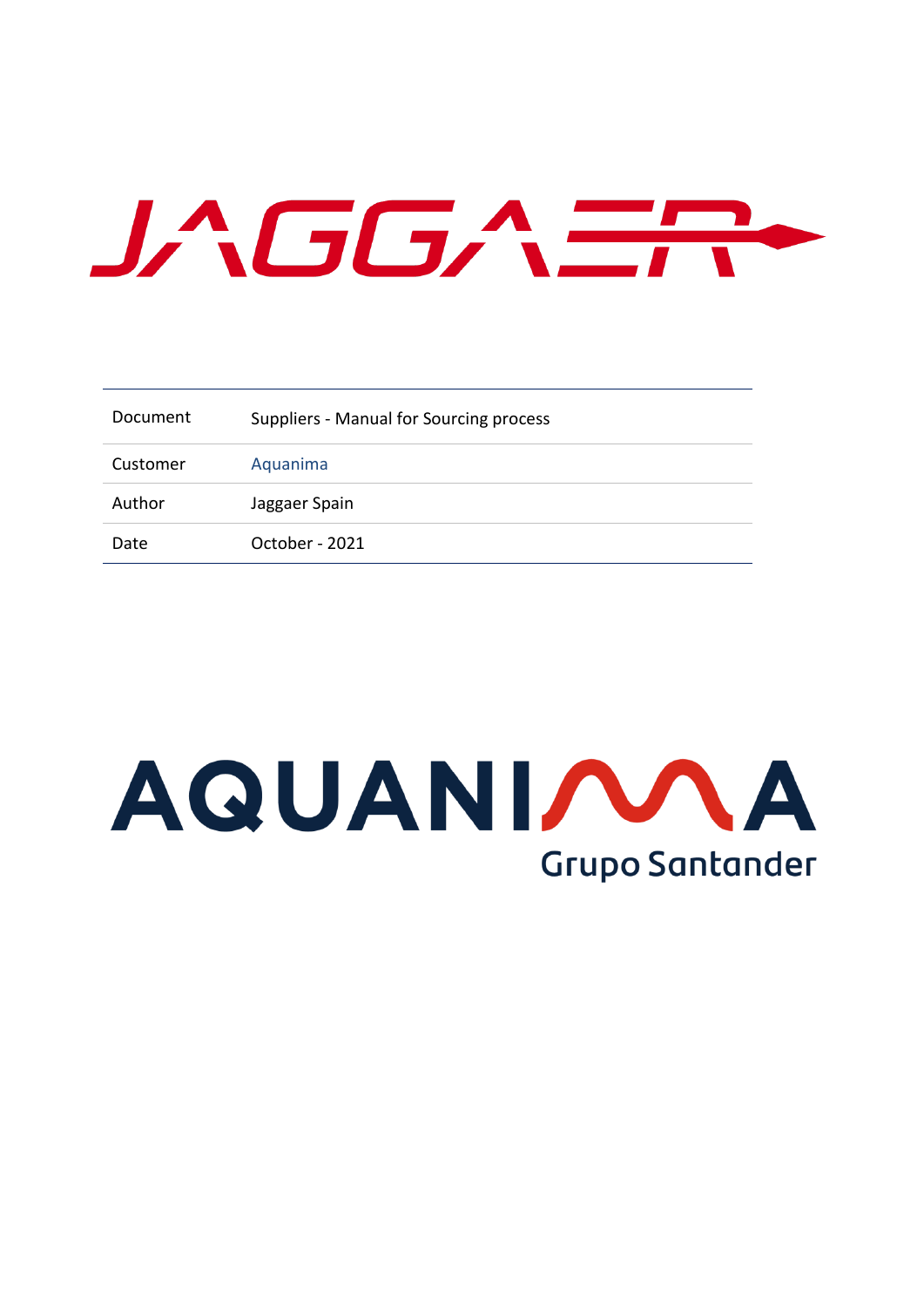



# Index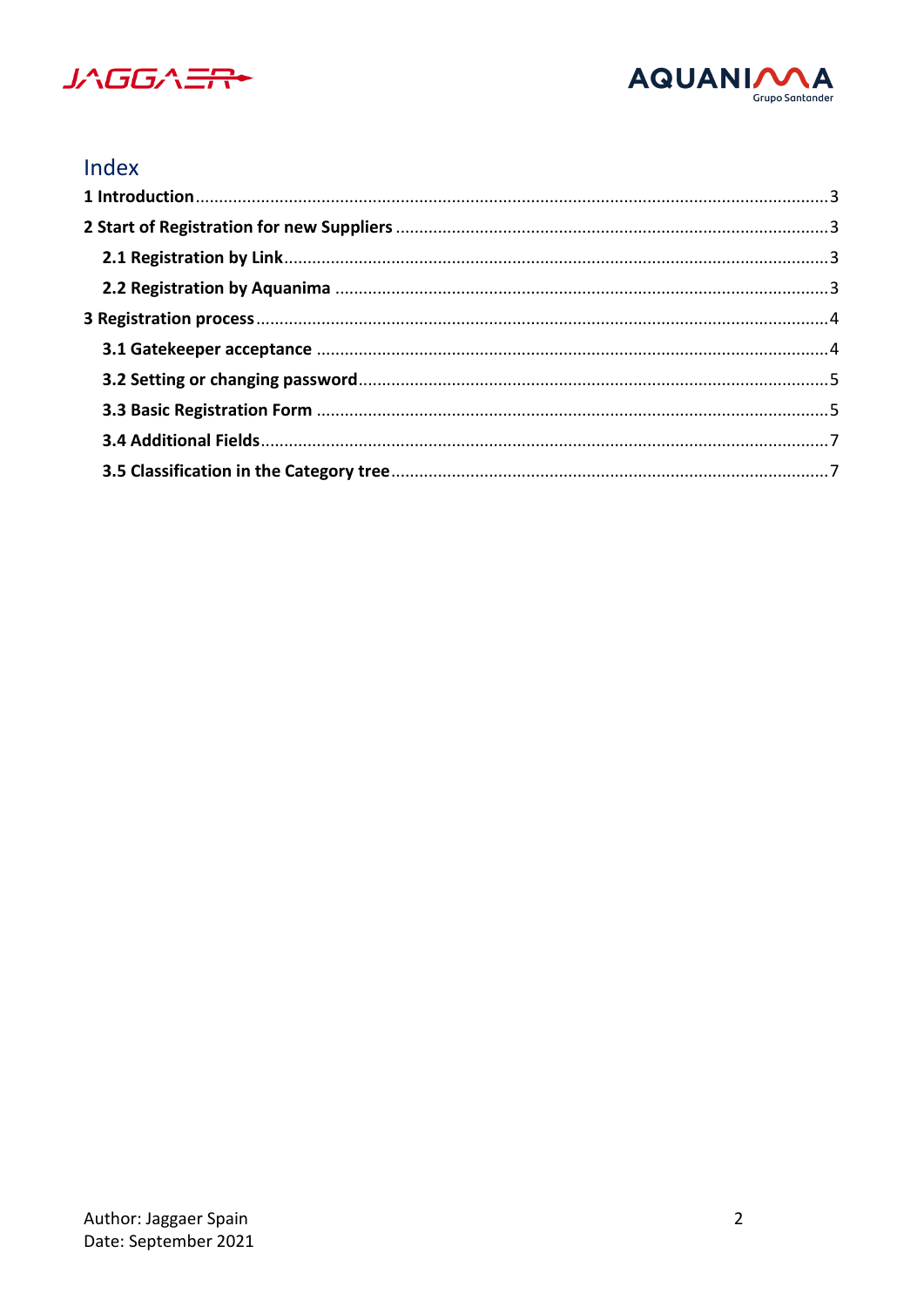



# <span id="page-2-0"></span>**1 Introduction**

The objective of this manual is to explain the registration process in the Aquanima Sourcing platform, necessary to be able to answer the RfQ processes and participate in the auctions.

# <span id="page-2-1"></span>**2 Start of Registration for new Suppliers**

In order to access the Aquanima sourcing platform and participate on its events, you must be registered in the system. There are two registration methods:

# <span id="page-2-2"></span>**2.1 Registration by Link**

If you have received a link from an authorized Aquanima member, you can access it to begin your registration process.

# <span id="page-2-3"></span>**2.2 Registration by Aquanima**

If an authorized Aquanima member has pre-registered you as a supplier in the system. In this second case, you will have received an automatic email from the system with your Username and a temporary access Password:

# Registration on Aquanima



aquanima-prep@app.jaggaer.com

Retention Policy 18 Month Retention (1 year, 5 months)

(i) This sender aquanima-prep@app.jaggaer.com is from outside your organization.

Expires 13/04/2023

Dear ProveedorENG,

To

The Buyer Organisation buyer has registered you to use https://aquanima-prep.app.jaggaer.com

Your Username is: proveedor Your Password is: 9684056

With this information you can access the Aquanima Sourcing platform:

<https://aquanima.app.jaggaer.com/web/login.html>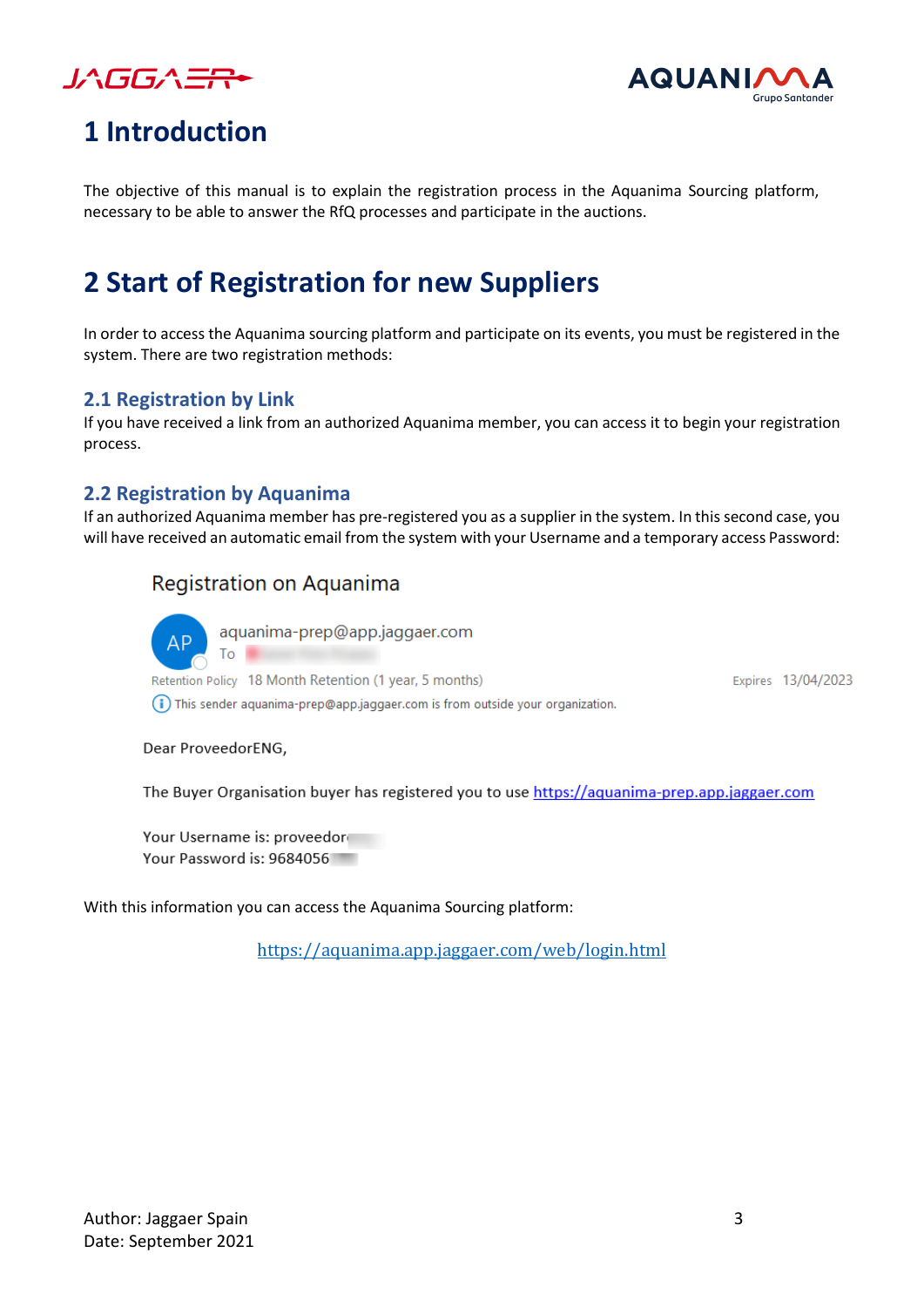



#### AQUANIMA



And use your username and temporary password to access the platform:

| Login    |       |
|----------|-------|
| Username |       |
|          |       |
| Password |       |
|          |       |
|          | Login |
|          |       |

# <span id="page-3-0"></span>**3 Registration process**

## <span id="page-3-1"></span>**3.1 Gatekeeper acceptance**

Suppliers who wish to register must accept the Aquanima Terms and conditions and Privacy Policy in order to start the registration, if they do not accept it, they will not be able to access the platform. For its acceptance, the supplier must read the document and at the bottom of the screen click on "I accept".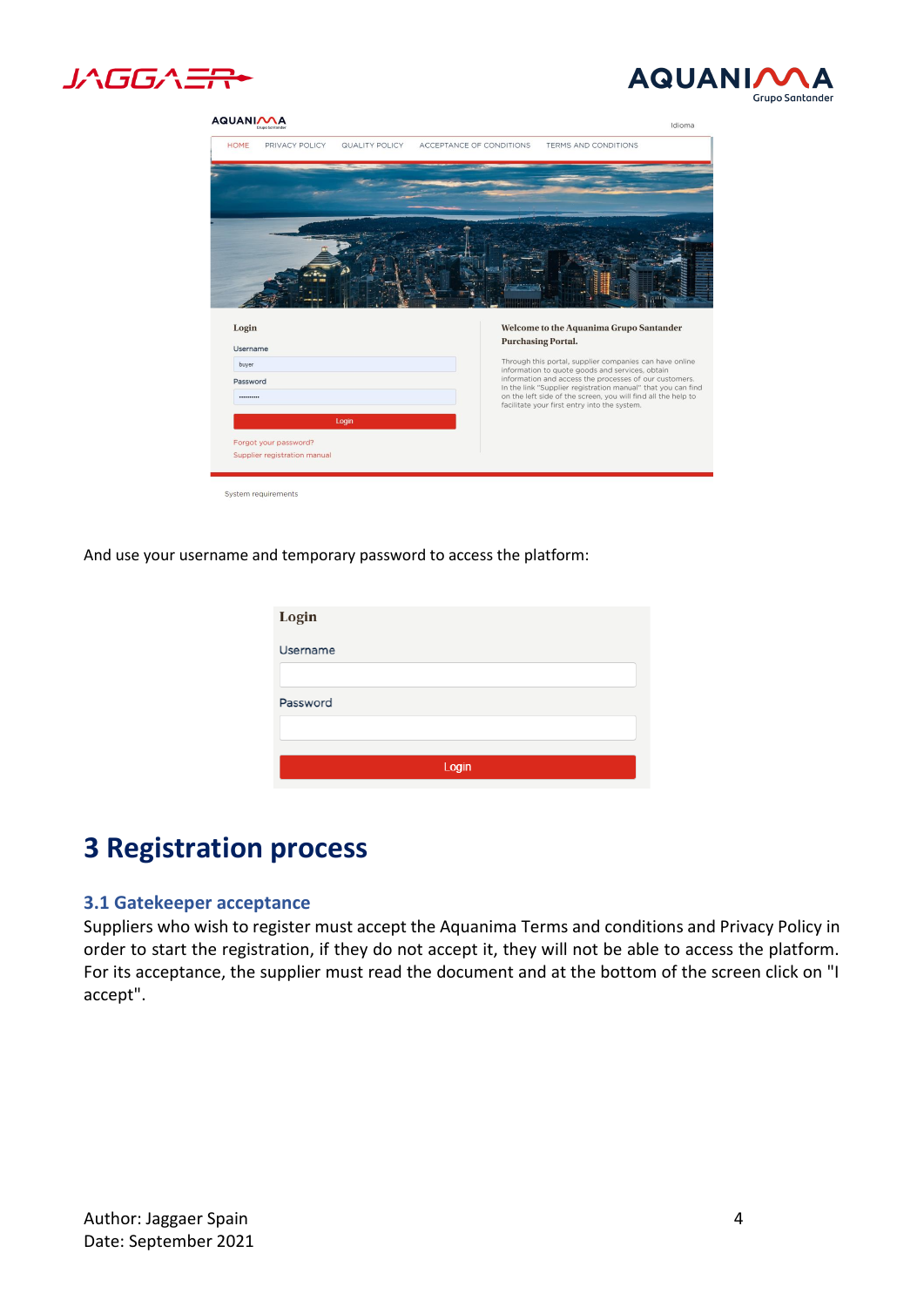



| <b>Download in PDF format</b>                                                                                                                                                                                                                                                                                                                                                                                                                                                                                                                                                                                                                                                 |                                                                 |                          |  |  |
|-------------------------------------------------------------------------------------------------------------------------------------------------------------------------------------------------------------------------------------------------------------------------------------------------------------------------------------------------------------------------------------------------------------------------------------------------------------------------------------------------------------------------------------------------------------------------------------------------------------------------------------------------------------------------------|-----------------------------------------------------------------|--------------------------|--|--|
| GENERAL TERMS AND CONDITIONS OF THE EVO GROUPCONDITIONS OF USE OF THE AOUANIMA PURCHASING PORTAL AND PRIVACY POLICY                                                                                                                                                                                                                                                                                                                                                                                                                                                                                                                                                           |                                                                 |                          |  |  |
| A. CONDITIONS OF USE OF THE AQUANIMA PURCHASING PORTAL                                                                                                                                                                                                                                                                                                                                                                                                                                                                                                                                                                                                                        | Ô                                                               |                          |  |  |
| 1. PURPOSE AND OWNER OF THE WEBSITE                                                                                                                                                                                                                                                                                                                                                                                                                                                                                                                                                                                                                                           |                                                                 |                          |  |  |
| These General Conditions of Use ("GCU") govern the use of the Aquanima purchasing website or portal https://aquanima.app.jaggaer.com ("the Website" or "Purchasing Portal") owned by Ibérica de Compras Corporativas S.L. ("Aq<br>Madrid notary Antonio Fernández-Golfin Aparicio on 29 September 2000, under number 2,931 of his records. The company's registered office is at Edificio Arrecife, Planta 0, Ciudad Grupo Santander, Avda. de Cantabria s/n, 28<br>Book 0, Folio 151, Section 8, Sheet M-269630, and holds tax no. B-82797713. These GCU also govern the conditions under which registered users ("users") can access the services on the Aquanima platform. |                                                                 |                          |  |  |
| These GCU will also apply to the arrangement of services requested by users from companies in the Aquanima Group ("Aquanima Group") listed below:                                                                                                                                                                                                                                                                                                                                                                                                                                                                                                                             |                                                                 |                          |  |  |
| <b>AQUANIMA SPAIN</b>                                                                                                                                                                                                                                                                                                                                                                                                                                                                                                                                                                                                                                                         | Ibérica de Compras Corporativas, S.L.                           |                          |  |  |
| AOUANIMA GERMANY                                                                                                                                                                                                                                                                                                                                                                                                                                                                                                                                                                                                                                                              | Ibérica De Compras Corporativas, S.L. Niederlassung Deutschland |                          |  |  |
| AQUANIMA UNITED KINGDOM                                                                                                                                                                                                                                                                                                                                                                                                                                                                                                                                                                                                                                                       | Ibérica De Compras Corporativas, S.L. UK Branch                 | $\overline{\phantom{a}}$ |  |  |
| $\bigcap$ lagree<br>do not agree<br><b>Next</b>                                                                                                                                                                                                                                                                                                                                                                                                                                                                                                                                                                                                                               |                                                                 |                          |  |  |

### <span id="page-4-0"></span>**3.2 Setting or changing password**

You must establish a password for your account (if you have accessed through the registration link provided by Aquanima) or change your temporary access password to a personal one (if Aquanima has pre-registered you and you have accessed with the credentials received by email).

| Specify a new Password in order to proceed                                                                                                                |
|-----------------------------------------------------------------------------------------------------------------------------------------------------------|
| For reasons of security you are required to change your Password.<br>Please enter a new Password in the fields below, and click "Submit" to continue.     |
| Passwords must contain at least 8 characters<br>(i) Password must be different from login<br>New password must be different from the previous 1 passwords |
| <b>New Password</b>                                                                                                                                       |
| <b>Confirm Password</b>                                                                                                                                   |
| <b>Submit</b><br>X Cancel                                                                                                                                 |

## <span id="page-4-1"></span>**3.3 Basic Registration Form**

Once accepted, you can complete the following registration form (or modify the necessary data, if you have been pre-registered by Aquanima). The fields that are included in the basic registration form include fields related to the details of the company and the user who will use the platform. Remember that the fields marked with**\*** They are mandatory.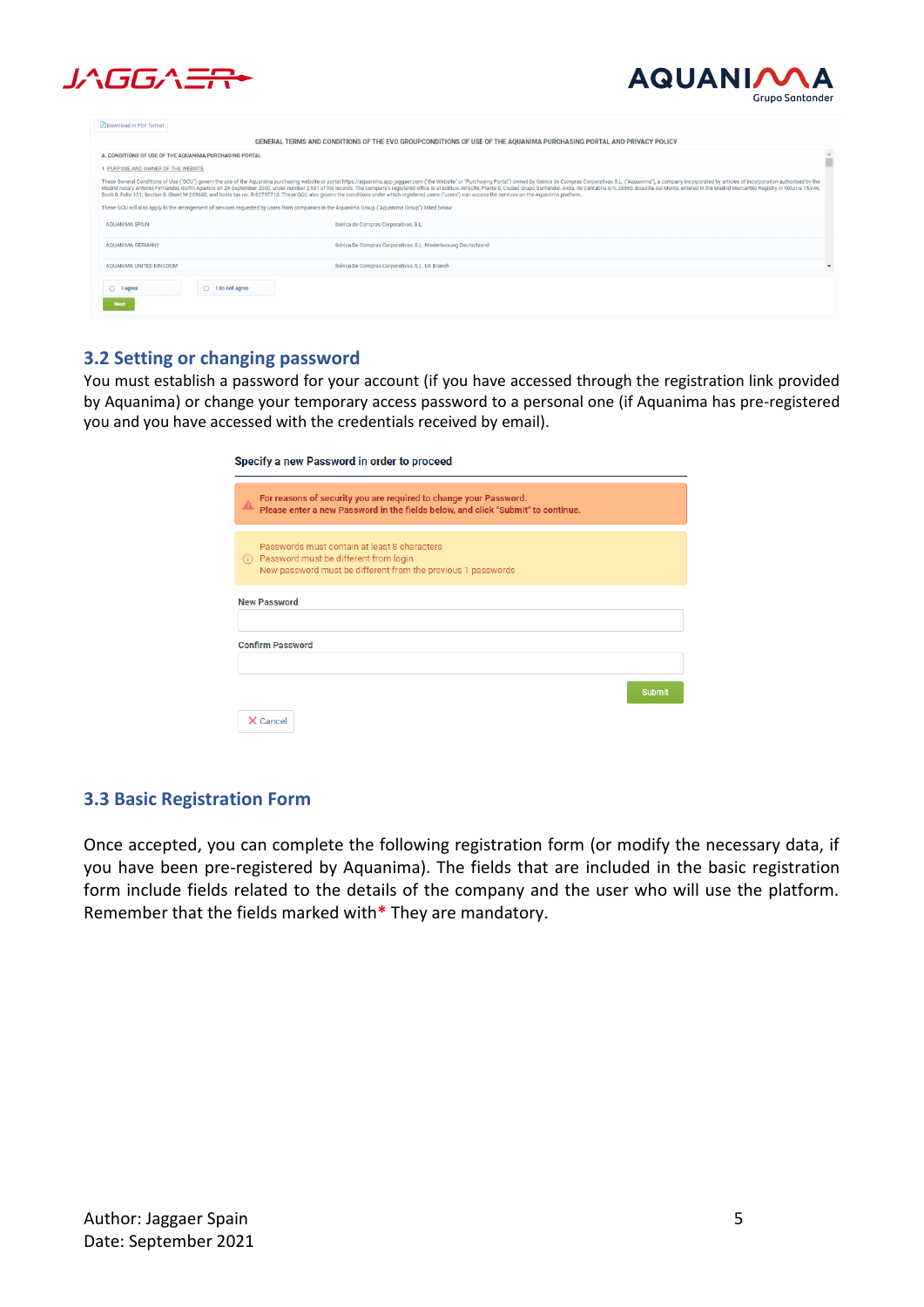



| <b>Registration Data</b>                                                                                                                                                                                                  |        |                                                               |
|---------------------------------------------------------------------------------------------------------------------------------------------------------------------------------------------------------------------------|--------|---------------------------------------------------------------|
| <b>Organisation Details</b>                                                                                                                                                                                               |        | Save & Continue                                               |
| * Organisation Name                                                                                                                                                                                                       |        | <b>ProveedorENG</b>                                           |
| <b>Organisation Legal Structure</b>                                                                                                                                                                                       |        | $\check{ }$                                                   |
| <b>Commercial brand</b>                                                                                                                                                                                                   |        | 123456789                                                     |
| * Company Registration Number                                                                                                                                                                                             | O      | 123456789                                                     |
| * Address                                                                                                                                                                                                                 |        | Fox Street 12                                                 |
| * Postal Code                                                                                                                                                                                                             | 34532  |                                                               |
| * City                                                                                                                                                                                                                    | London |                                                               |
| * Country                                                                                                                                                                                                                 |        | <b>UNITED KINGDOM</b><br>$\check{}$                           |
| * State/County                                                                                                                                                                                                            |        | Ballymoney<br>$\check{ }$                                     |
| * Main Organisation Phone Number                                                                                                                                                                                          |        | +32640079424                                                  |
| * Organisation Email Address                                                                                                                                                                                              |        | jpolo@jaggaer.com                                             |
| <b>Preferred Currency</b>                                                                                                                                                                                                 |        |                                                               |
| <b>Web site</b>                                                                                                                                                                                                           |        | ProveedorENG                                                  |
| <b>User Details</b>                                                                                                                                                                                                       |        |                                                               |
|                                                                                                                                                                                                                           |        |                                                               |
| * First Name                                                                                                                                                                                                              |        | ProveedorENG                                                  |
| * Last Name                                                                                                                                                                                                               |        | ProveedorENG                                                  |
| * Mobile<br>(please enter "+" "country code" and "your mobile phone number"<br>with no spaces)                                                                                                                            |        | +345645645675                                                 |
| * Email<br>IMPORTANT: This email address will be used for access to the<br>site and for all communications. Please ensure you enter the<br>address correctly. Please use " (semicolon) to separate multiple<br>addresses. |        |                                                               |
| * Username<br>(please do not forget your username)                                                                                                                                                                        |        | proveedor                                                     |
| <b>★ Preferred Language</b>                                                                                                                                                                                               |        | English (UK)<br>v                                             |
| * Time Zone                                                                                                                                                                                                               |        | (GMT 0:00) Western Europe Time, London, Lisbon<br>$\check{ }$ |
| <b>Role within Organisation</b>                                                                                                                                                                                           |        | Legal representative<br>v                                     |
| <b>User Verification Question</b><br>Please specify a question that will help verify your identity<br>should the need arise (e.g. Your mother's maiden name?)                                                             |        |                                                               |
| <b>Answer to Your User Verification Question</b><br>(The helpdesk may request this information in order to verify<br>your identity).                                                                                      |        |                                                               |
| * Telephone                                                                                                                                                                                                               |        | 123456789                                                     |
| <b>Preferred Contact Method</b>                                                                                                                                                                                           |        |                                                               |
| * Use Accessible Controls by default                                                                                                                                                                                      |        | No Y                                                          |

After completing these fields, click "Save and Continue" in the upper right corner.

Save & Continue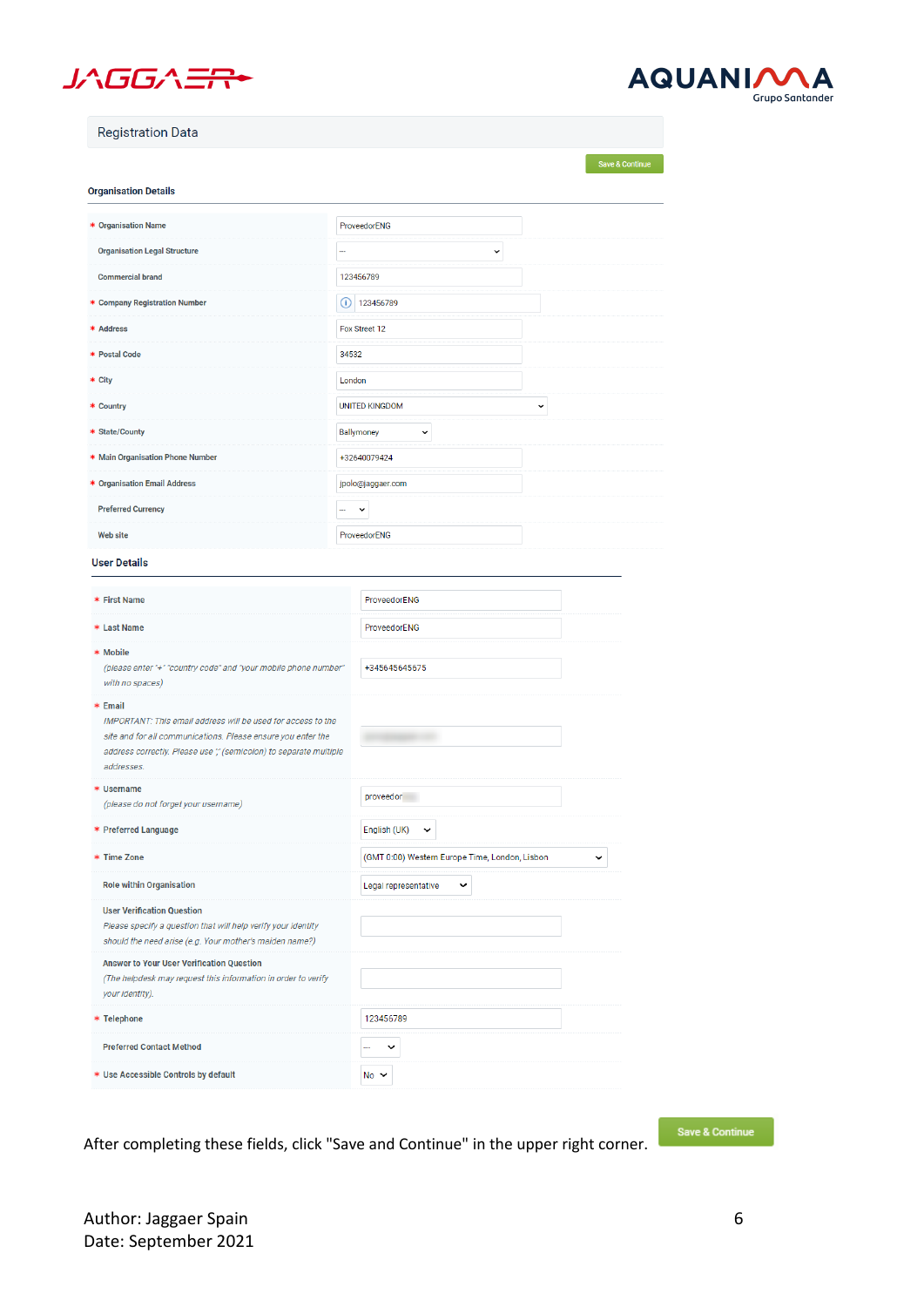



## <span id="page-6-0"></span>**3.4 Additional Fields**

The following are a series of additional optional fields that you are encouraged to complete:

|    | <b>Additional data</b> |                                |                                |                                           |
|----|------------------------|--------------------------------|--------------------------------|-------------------------------------------|
|    |                        | Question                       | <b>Description</b>             | <b>Response</b>                           |
|    |                        | <b>Entity type</b>             | <b>Entity type</b>             | $\alpha$<br>$\sim$                        |
|    |                        | Company overview               | Visión general de la empresa   | $\mathbf{r}$<br>Characters available 2000 |
| 3  |                        | <b>Constitution date</b>       | Data de constituição           | dd/MM/yyyy<br>圖                           |
|    |                        | Economic sector                | Economic sector                | $\mathbf{r}$<br>Characters available 2000 |
| 5  |                        | Type of tax identification     | Type of tax identification     | $\mathbf{r}$<br>Characters available 2000 |
|    |                        | DUN's code                     | DUN's code                     | $\overset{123}{\checkmark}$<br>$\alpha$   |
|    |                        | Commercial presentation        | Commercial presentation        | $\mathbf{r}$                              |
| 8  |                        | Number of employees            | Number of employees            | $\overset{123}{\checkmark}$<br>$\alpha$   |
| ۹  |                        | Business group (if applicable) | Business group (if applicable) | $\mathbf{r}$<br>Characters available 2000 |
| 10 |                        | Annual turnover                | Annual turnover                | $\alpha$<br>$\sim$                        |
| 11 | :O                     | <b>Attached Documents</b>      | <b>Attached Documents</b>      | (no file attached)                        |

After completing these fields, click "Save and Continue" in the Upper right corner.



# <span id="page-6-1"></span>**3.5 Classification in the Category tree**

Finally, suppliers must select the purchase categories to which they wish to be classified, being able to choose one or more, which apply to their activity. These will be defined by Aquanima: